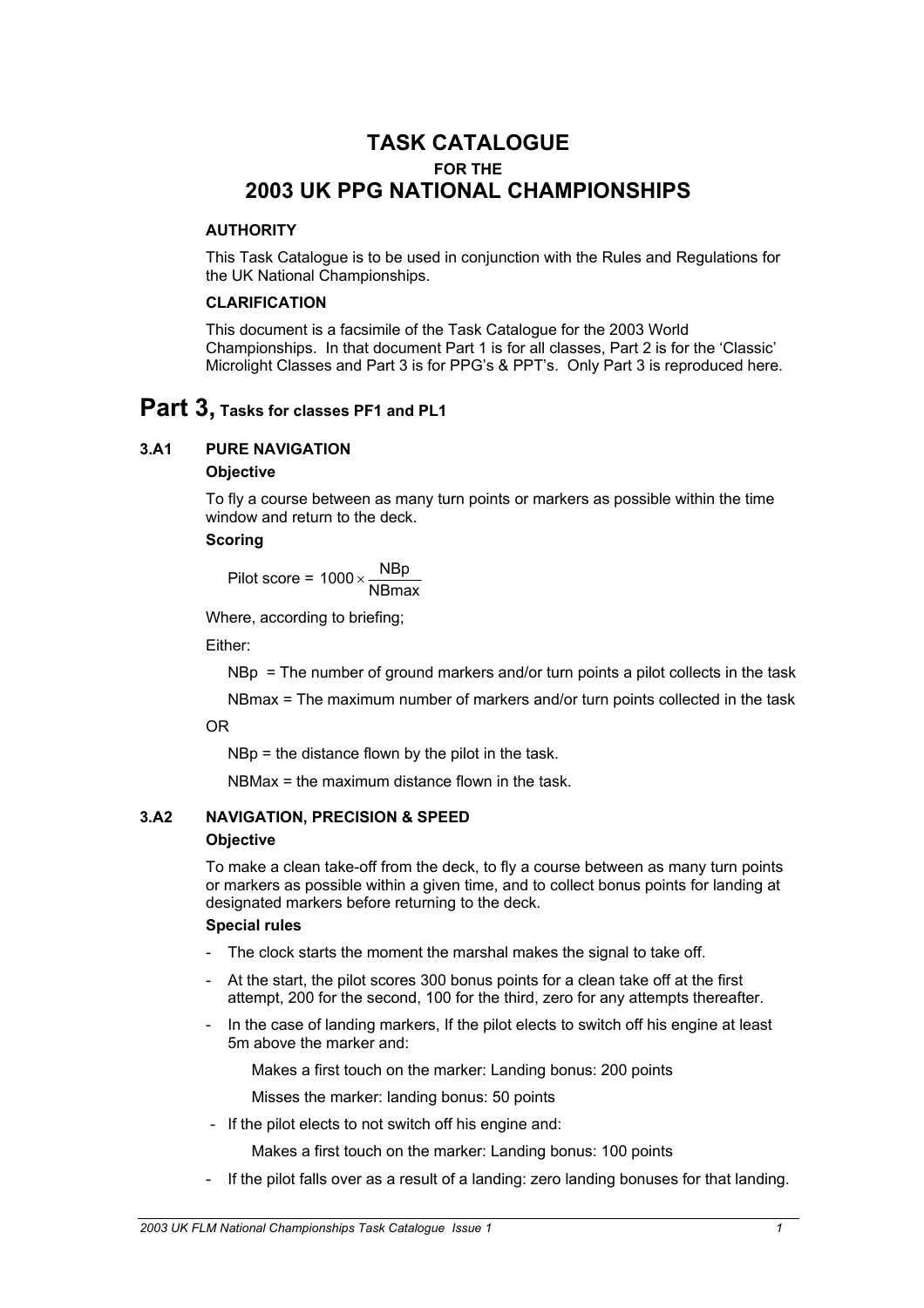- If the pilot obstructs another competitor attempting to land at a landing marker penalties will apply.
- The clock stops the moment the pilot either crosses a line or lands back on the deck.
- Any outside assistance: Score zero.

$$
Pilot score = \left(500 \times \frac{NBP}{NBMax}\right) + Bto + \left(200 \times \frac{Bld}{BIdMax}\right)
$$

Where, according to briefing;

Either:

NBp = The number of ground markers and/or turn points a pilot collects in the task

NBmax = The maximum number of markers and/or turn points collected in the task

OR

NBp = the distance flown by the pilot in the task.

NBMax = the maximum distance flown in the task.

## AND

Bto = Pilot's takeoff bonus points

Bld = Pilot's landing bonus points

BldMax = The maximum landing bonus points achieved.

# **3.A3 NAVIGATION / ESTIMATED SPEED**

## **Objective**

To fly a course between any combination of turn points, markers and gates as defined at the briefing having declared estimated flight times or estimated times of arrival as required at the briefing, and return to the deck.

## **Special rules**

- The value of T, in seconds, will be given at the briefing.

## **Scoring**

$$
Pilot score = \left(700 \times \frac{NBP}{NBMax}\right) + (300 - T)
$$

Where, according to briefing;

## Either:

NBp = The number of ground markers and/or turn points a pilot collects in the task

NBmax = The maximum number of markers and/or turn points collected in the task OR

NBp = the distance flown by the pilot in the task.

 $NBMax =$  the maximum distance flown in the task.

## AND

T = The total difference in between pilot's estimated and actual times for all timed sectors. (>=300 = 300)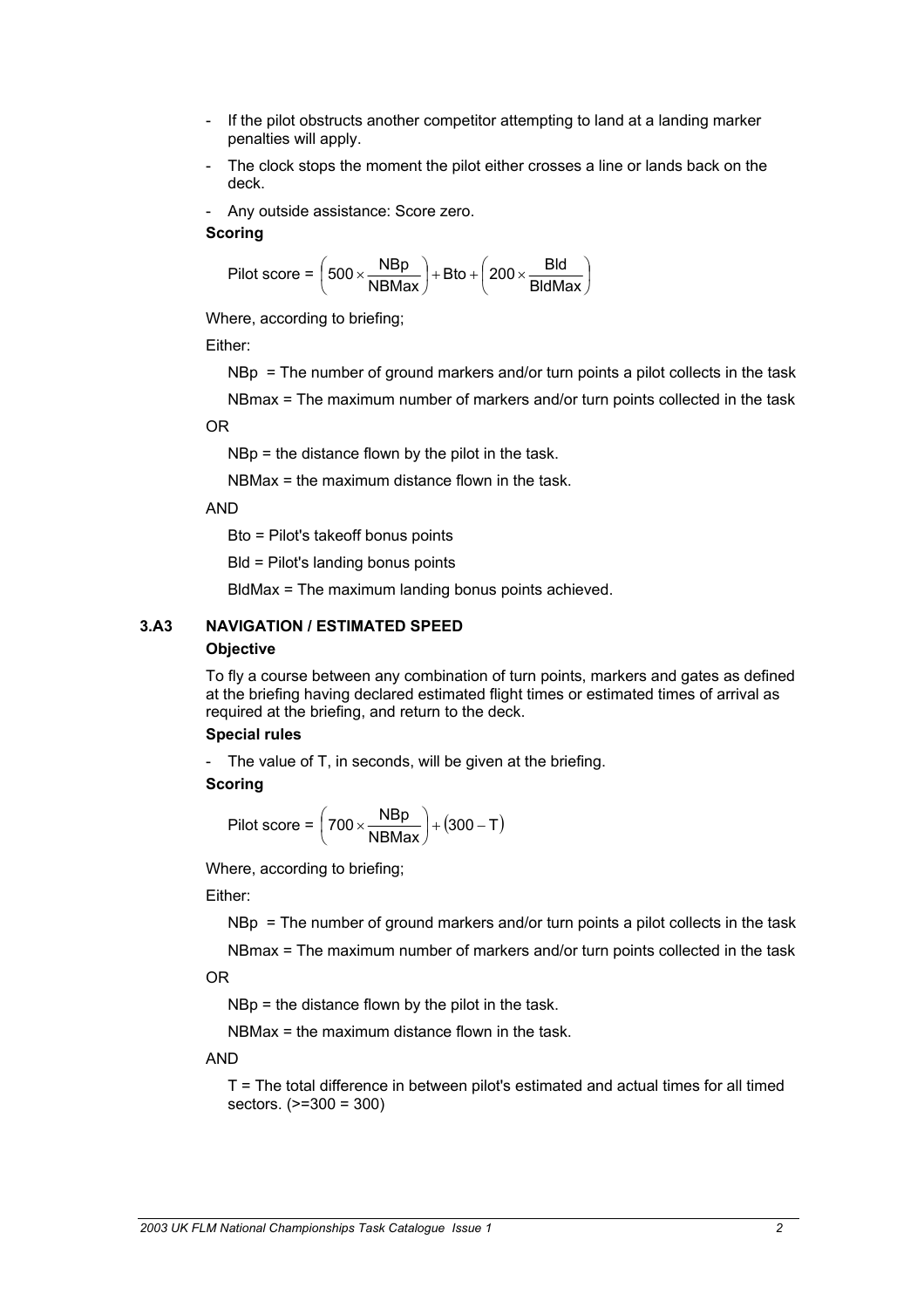## **3.A4 NAVIGATION / ESTIMATED SPEED / PRECISION**

## **Objective**

To fly a course between any combination of turn points, markers, landing markers and gates as defined at the briefing having declared estimated flight times as required at the briefing, and return to the deck.

# **Special rules**

- The value of T, in seconds, will be given at the briefing.
- At the start, the pilot scores 150 bonus points for a clean take off at the first attempt, 100 for the second, 50 for the third, zero for any attempts thereafter.
- All landing markers may be attempted with engine on unless the marker is in the landing deck and is the final element in the task.
- If the pilot falls over as a result of a landing: zero landing score for that landing.
- If the pilot obstructs another competitor attempting to land at a landing marker penalties will apply.

## **Scoring**

$$
Pilot score = \left(400 \times \frac{NBP}{NBMax}\right) + (250 - T) + Bto + \left(200 \times \frac{Bld}{BldMax}\right)
$$

Where, according to briefing;

Either:

NBp = The number of ground markers and/or turn points a pilot collects in the task

NBmax = The maximum number of markers and/or turn points collected in the task

OR

NBp = the distance flown by the pilot in the task.

NBMax = the maximum distance flown in the task.

## AND

T = The total difference in between pilot's estimated and actual times for all timed sectors. (>=250 = 250)

Bto = Pilot's takeoff score

Bld = Pilot's landing points

BldMax = The maximum number of landing points achieved in the task.

# **3.B1. PURE ECONOMY**

## **Objective**

Take-off with a measured quantity of fuel and stay airborne for as long as possible and return to the deck.

## **Special rules**

- Free take-off within the time window.
- Departure from view of the marshals or egress from the permitted flight area will incur penalties.
- Land outside the airfield boundary: Score zero. Land inside the airfield boundary but outside the deck: 20% penalty.

# **Scoring**

$$
Pilot score = 1000 \times \frac{Tp}{Tmax}
$$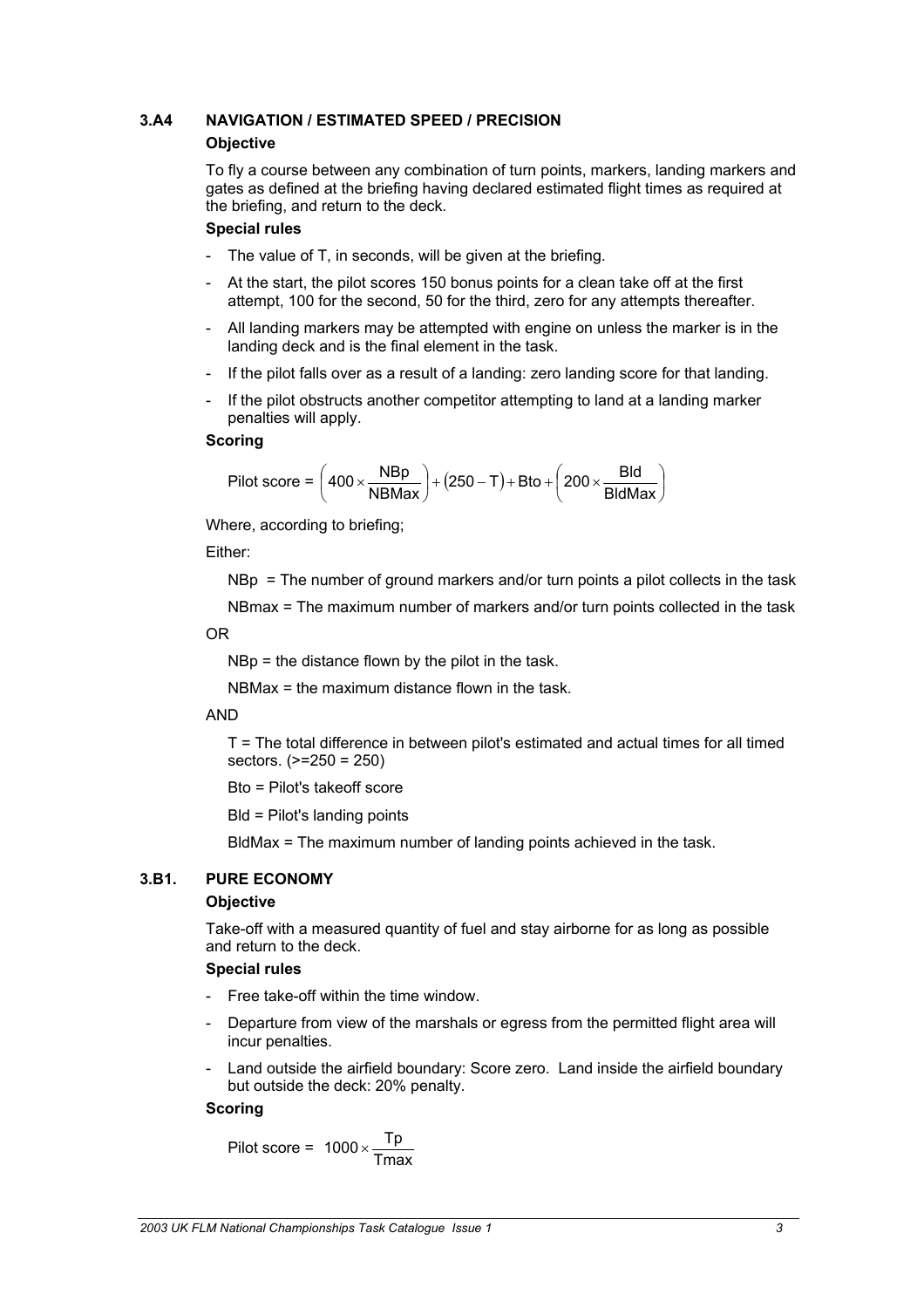Where:

 $Tp = The pilot's time,$ 

Tmax = The longest time taken to complete the task

# **3.B2 ECONOMY & DISTANCE**

## **Objective**

To take off from the deck with a given quantity of fuel, fly as many laps as possible around a course not exceeding 1Km in length and land on another deck.



## **Special rules**

- Pilots must not exceed 200ft height at any time, or 30ft whilst rounding pylons.
- Exceeding the height limitations or failure to round a pylon does not score that lap.
- If the pilot or any part of his PPG touches the ground during the task and takes off again, score zero.
- Failure to land in the landing deck: 20% penalty.

## **Scoring**

$$
Pilot score = 1000 \times \frac{Lp}{Lmax}
$$

Where:

Lp = The number of whole laps completed by the pilot

Lmax = The maximum number of whole laps achieved in the task.

# **3.B3 ECONOMY & NAVIGATION**

## **Objective**

To take off with a given quantity of fuel and locate an unknown number of markers within defined sectors and return to the deck.

## **Description**

Each sector will contain a given IP (initial point) and a FP (finishing point) which may be a turn point, marker or gate. The pilot flies a given track between the IP and FP. An unknown number of markers may be distributed along the track.

# **Special rules**

- Outlanding: Score zero.

## **Scoring**

Pilot score = 1000 $\times \frac{\text{NBP}}{\text{NBmax}}$ 

Where: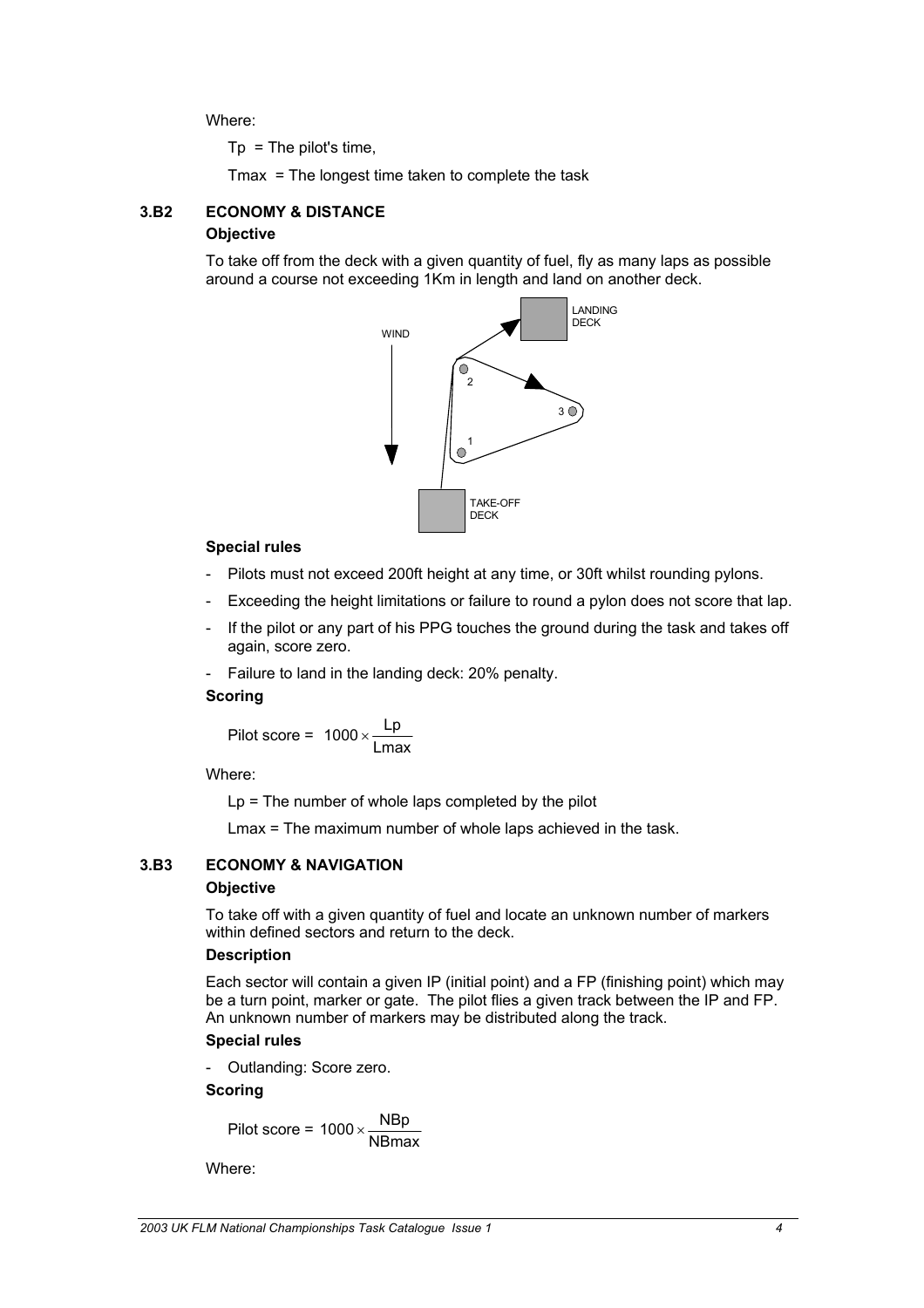NBp = The number of ground markers and/or turn points a pilot collects in the task

NBmax = The maximum number of markers and/or turn points collected in the task

# **3.B4. ECONOMY & PRECISION**

## **Objective**

To make a clean take-off in the time window with a given quantity of fuel, stay airborne as long as possible within a defined area and land on landing markers situated within the deck before the end of the time window.

## **Special rules**

- The pilot scores 300 bonus points for a clean take off at the first attempt, 200 for the second, 100 for the third, zero for any attempts thereafter.
- Departure from view of the marshals or egress from the permitted flight area will incur penalties.
- When landing, If the pilot elects to switch off his engine at least 5m above a marker and:

Makes a first touch on the marker: Landing bonus: 200 points

If the pilot elects to not switch off his engine and:

Makes a first touch on the marker: Landing bonus: 50 points

- If the pilot falls over as a result of the landing: zero landing bonus.
- If the pilot obstructs another competitor attempting to land at a landing marker penalties will apply.

# **Scoring**

$$
Pilot score = \left(500 \times \frac{Tp}{Tmax}\right) + Bto + Bld
$$

Where:

 $TP = The pilot's time$ 

Tmax = The longest time taken to complete the task

Bto = Takeoff bonus points

Bld = Landing bonus points

# **3.B5 SPEED TRIANGLE AND OUT AND RETURN Objective**

With limited fuel, to fly around a circuit in the shortest possible time, return to the deck, and then, with the pilots remaining fuel fly in a given direction as far as possible and return to the deck.

# **Description**

Fuel quantity allowed: (Suggested: 6 litres)

Part 1: Speed; The pilot take off time is noted. The pilot flies to one or more turnpoints and returns to the deck where he is timed.

Part 2: Distance; The pilot then flies in a given direction to a point of pilot choice, photographs it, and returns to the deck.

# **Special rules**

- Land out before completing part 1: Score zero.
- Land out before completing part 2: Score zero for part 2.
- IMPORTANT: The point the pilot photographs as his point of greatest distance in part 2 MUST be clearly and unequivocally interpretable onto the official map. It is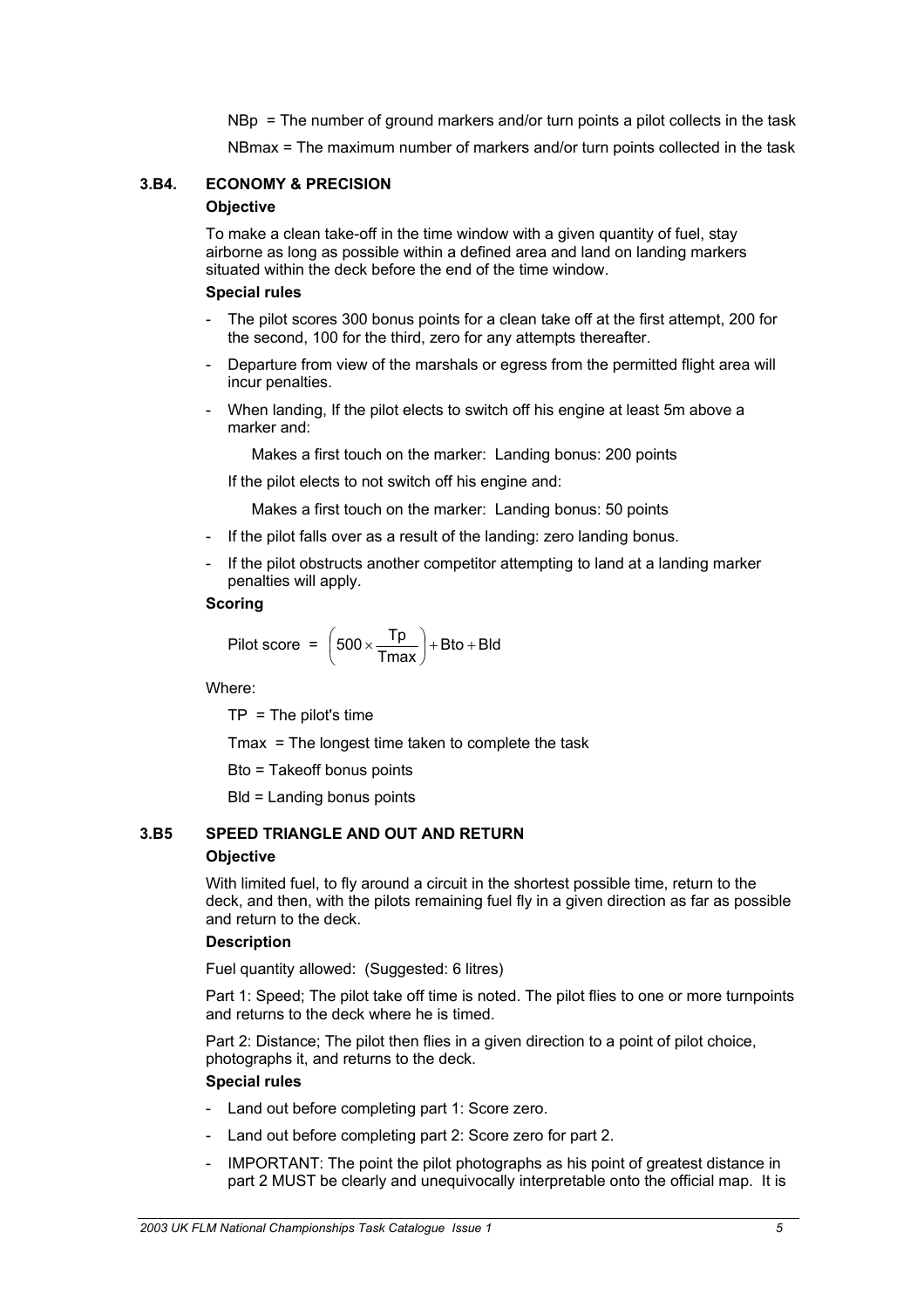recommended the pilot takes several views of the point to confirm his position in relation to surrounding features and also takes back-up photos of earlier points along his route.

- Failure to takeoff or land entirely in the deck: 20% penalty.

## **Scoring**

$$
Pilot score = \left(500 \times \frac{tMin}{tp}\right) + \left(500 \times \frac{dp}{dMax}\right)
$$

Where:

 $tp =$  the pilot's time,

Tmin = The best time (Part 1)

dp = the pilot's distance

dMax = the greatest distance (Part 2)

# **3.C1. PRECISION TAKE-OFF AND LANDING**

# **Objective**

To make a clean take off at the first attempt in the deck, and subsequently land as near as possible to a point.



# **Description**

The pilot is permitted four takeoff attempts, climbs to 500ft overhead the target, cuts the engine before passing through a gate and tries to make a first touch as near as possible to the centre of a target consisting of a series of concentric circles.

# **Special rules**

- The pilot scores 250 points for a clean take off at the first attempt, 170 for the second, 90 for the third, zero for the fourth.
- The circuit to be flown will be detailed at briefing.
- The first touch of the ground by the pilot's foot is the point from which the pilot's score will be derived. A first touch on the line scores the higher score.
- Contestants will be awarded a zero score if the pilot or any part of the aircraft touching the ground outside the deck while undertaking the task.
- Contestants will be awarded a zero landing score for:

Engine not stopped before the gate.

Gate not passed correctly.

Falling over as a result of the landing.

# **Scoring**

Pilot score = (Bto + Bld)

Where:

Bto = Takeoff points

$$
BId = \text{Landing points}
$$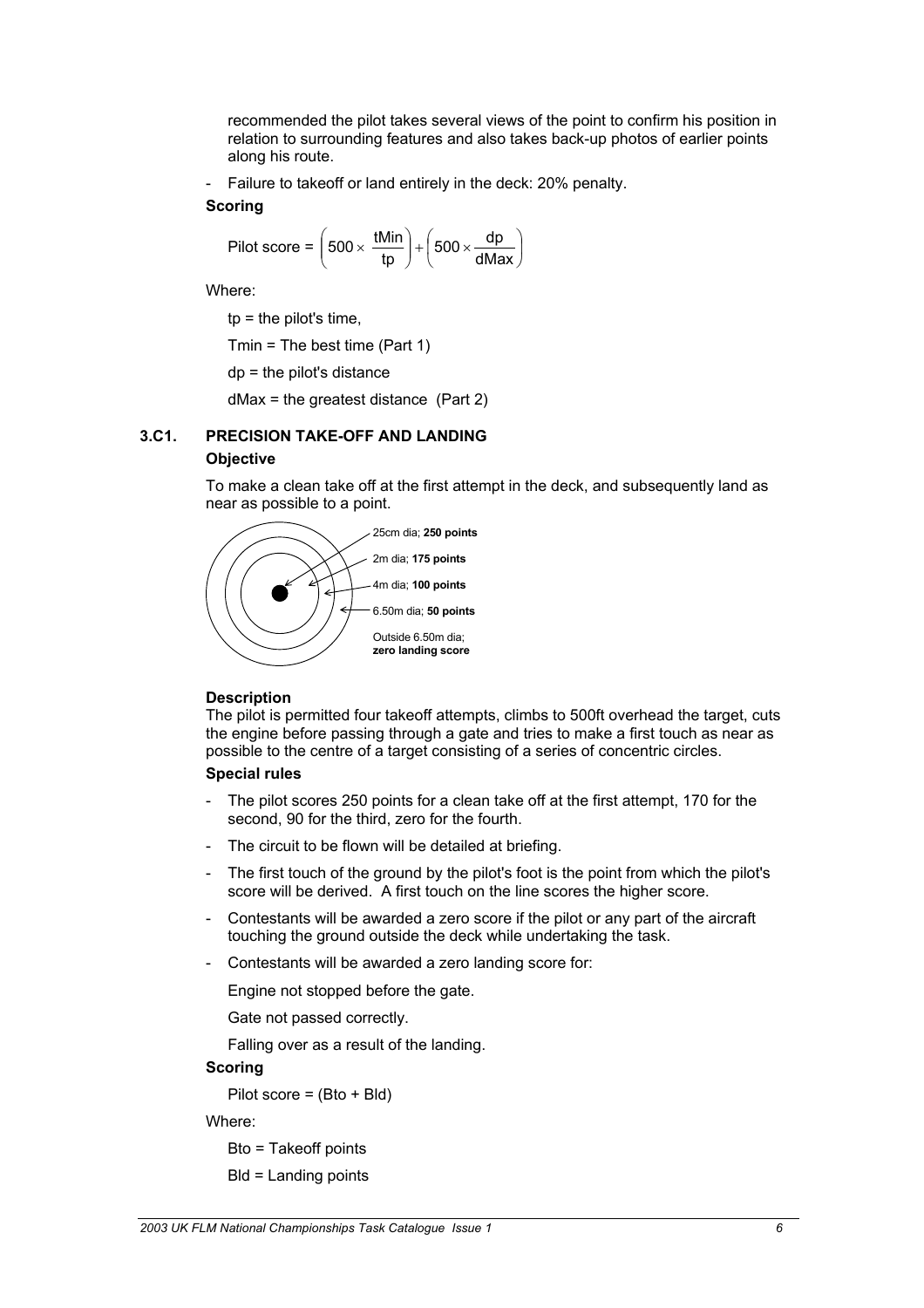# **3.C2. PRECISION CIRCUIT IN THE SHORTEST TIME Objective**

To strike a number of targets laid out in a given order in the shortest possible time and return to the deck.

## **Description**



8 targets 2m in height are laid out 50M apart in two arrays. The first array has 4 targets in a straight line, the second array has 4 targets in a slalom.

A further target is placed 50M behind target 10 to serve as a pylon which must be flown round (by the body of the pilot) before target 10 is struck.

# **Special rules**

- A valid strike on a target is one where the pilot or any part of the PPG has been clearly observed to touch it.
- To count as a strike, target No. 9, the pylon, must be rounded in a CLOCKWISE direction.
- A strike on target 1 starts the clock, a strike on target 10 stops the clock.
- Pilots may have only one attempt at striking each target except for the first and last targets where three attempts at each are permitted.
- Failure to strike the first or last target or touch the ground at any point between them: score zero.

# **Scoring**

$$
Q = \frac{NQ^3}{Sp}
$$
 Pilot Score =  $\left(1000 \times \frac{Q}{Qmax}\right)$ 

Where:

 $NQ = Th$ e number of targets struck by the pilot

Sp = The pilot's elapsed time in seconds between striking target 1 and target 10

# **3.C3. SLOW / FAST SPEED**

# **Objective**

To fly a course as fast as possible and then return along the course as slow as possible.

# **Description**

A straight course between 250m and 500m long and 25m wide is laid out with gates at each end. The pilot makes a timed pass along the course as fast as possible, returns to the start, and makes a second timed pass in the same direction as slow as possible.

# **Special rules**

- For each leg, the clock starts the moment the pilot passes the first gate and stops the moment he passes the second.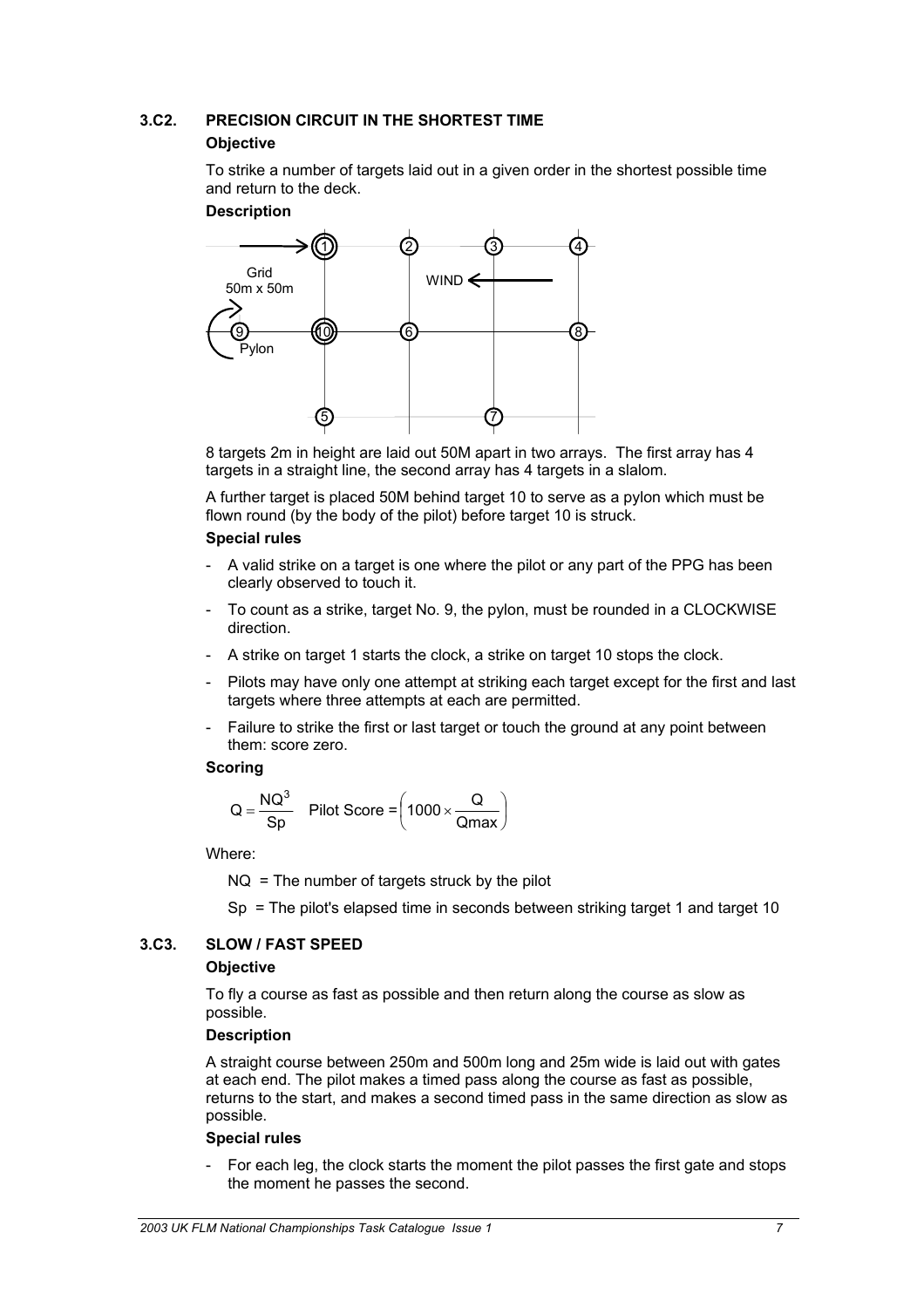- If the pilot or any part of his PPG touches the ground during the first leg:  $VP1 =$ zero and EP = zero
- If the pilot or any part of his PPG touches the ground during the second leg:  $VP2 =$ zero and EP = zero
- If the pilot zigzags or if the body of the pilot overflies a side of the course or exceeds 2m above ground: Score zero.
- The maximum time allowed for a pilot to complete each leg of the course is 5 minutes.

$$
Pilot score = \left(125 \times \frac{Vp_1}{Vmax}\right) + \left(125 \times \frac{Vmin}{Vp_2}\right) + \left(250 \times \frac{Ep}{EMax}\right)
$$

Where:

Vmax = The highest speed achieved in the task, in Km/H

 $Vp1$  = The speed of the pilot in Km/H in the first leg of the task

Vmin = The lowest speed achieved in the task, in Km/H

 $Vp2$  = The speed of the pilot in Km/H in the second leg of the task

Ep = The difference between the pilot's slowest and fastest speeds, in Km/H

Emax = The maximum difference between slowest and fastest speeds, in Km/H

## **3.C4 THE FOUR STICKS**

#### **Objective**

This task is intended as a small break task between elements of an overall task. **Description** 

There are 4 standard kicking sticks set at the corners of a 50m x 50m square. The pilot must kick 3 of the 4 sticks. The first stick the pilot kicks may be any of the 4 sticks. The third stick the pilot kicks must be diagonally opposite the first, the second stick may be either of the two other sticks.



#### **Special rules**

- If this task is used to take a time for the purposes of an element of the overall task then the time shall be taken the moment the pilot strikes the first stick.
- The pilot may have as many attempts as necessary at striking the first stick.
- Only ONE attempt is allowed at kicking both the second and third sticks.
- There shall be one group of 4 sticks for every 15 competitors in the task.
- On approach to the task, pilots should choose a "free" group of sticks. However if, in the opinion of the marshals on duty a conflict with another aircraft existed (depending on the overall task, for example if there is a timing involved) both should kick only one stick and then depart on the rest of the overall task. Both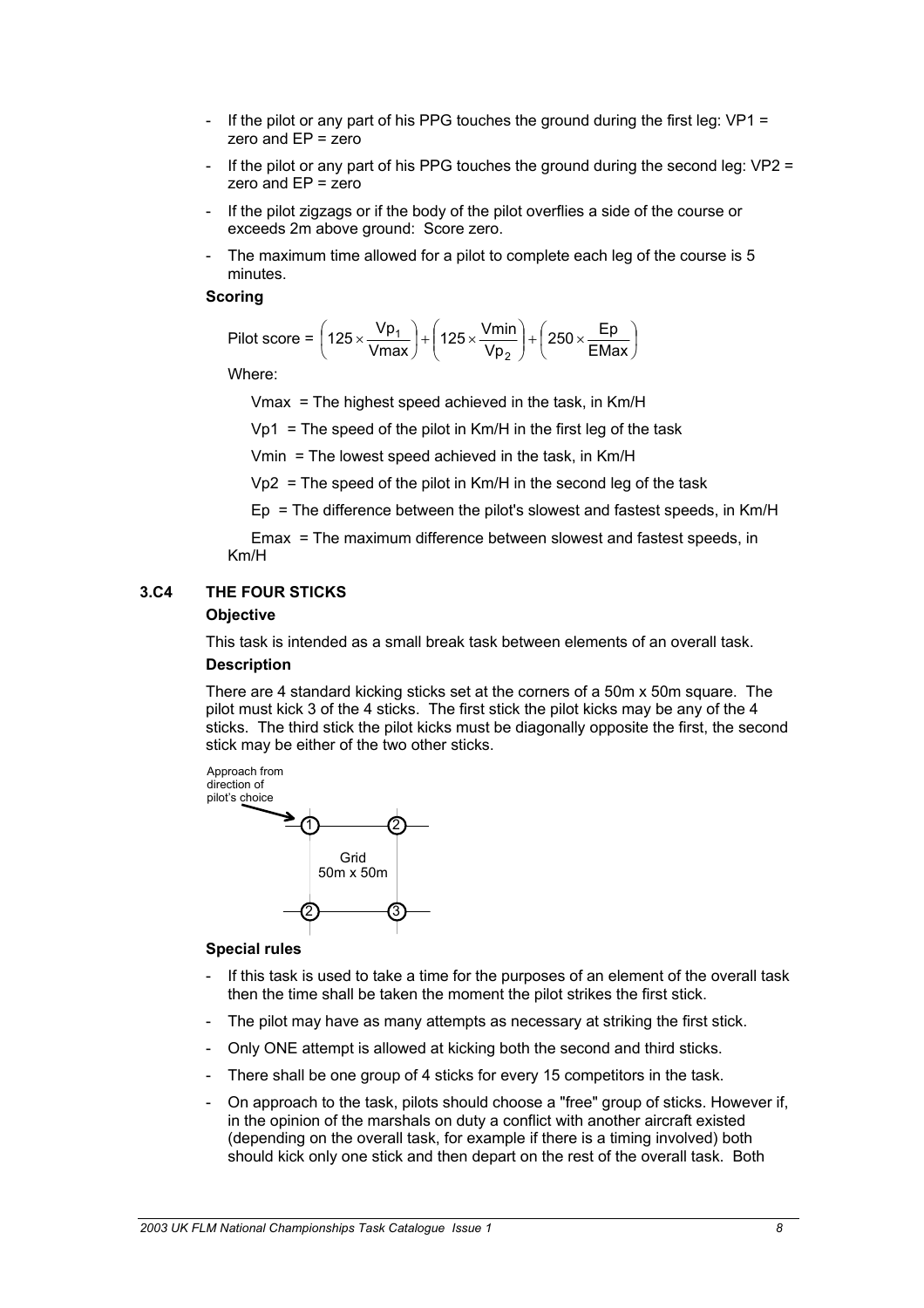pilots will then be given the opportunity to have ONE further attempt at this task as soon as possible after the end of the overall task.

## **Scoring**

The scoring should be integrated into the overall task as NQ. If the pilot fails to kick either the second or third stick then for each stick then the penalty shall be no more than 5% of the overall task score.

# **3.C5 PRECISION TAKE-OFF AND LANDING**

## **Objective**

To make a clean take off at the first attempt in the deck, and subsequently land as near as possible to a point.

# **Description**

The pilot is permitted four takeoff attempts, climbs to 500ft overhead the target, cuts the engine before passing through a gate and tries to make a first touch as near as possible to the centre of a target.

## **Special rules**

- The pilot scores 250 points for a clean take off at the first attempt, 170 for the second, 90 for the third, zero for the fourth.
- The circuit to be flown will be detailed at briefing.
- The first touch of the ground by the pilot's foot is the point from which the pilot's score will be derived.
- Contestants will be awarded a zero score if the pilot or any part of the aircraft touching the ground outside the deck while undertaking the task.
- Contestants will be awarded a zero landing score for:

Engine not stopped before the gate.

Gate not passed correctly.

Falling over as a result of the landing.

# **Scoring**

$$
Pilot score = Bto + \left(250 \times \frac{Dp}{Dmin}\right)
$$

**Where** 

Bto = Pilot's takeoff score.

Dmin = x - the closest distance to the target achieved by any pilot.

Dp = x - the pilot's distance to the target  $($  > x m = zero landing score).

The value of x, in metres will be given at briefing but may be between 10 and 25 metres depending on the meteorological conditions. This outer circle should be marked by cones or some other visual indication.

# **3.C6 SHORT TAKE-OFF OVER A FENCE**

# **Objective**

To take off and clear a fence from as short a distance as possible. This task is intended to be included as a small element of another task.

# **Description**

A fence 2m high and 10m long is manoeuvred into a position of pilot choice.

When takeoff permission is granted, pilots takes off and tries to fly over the fence. Maximum distance of pilot's feet on the ground to the fence is scored.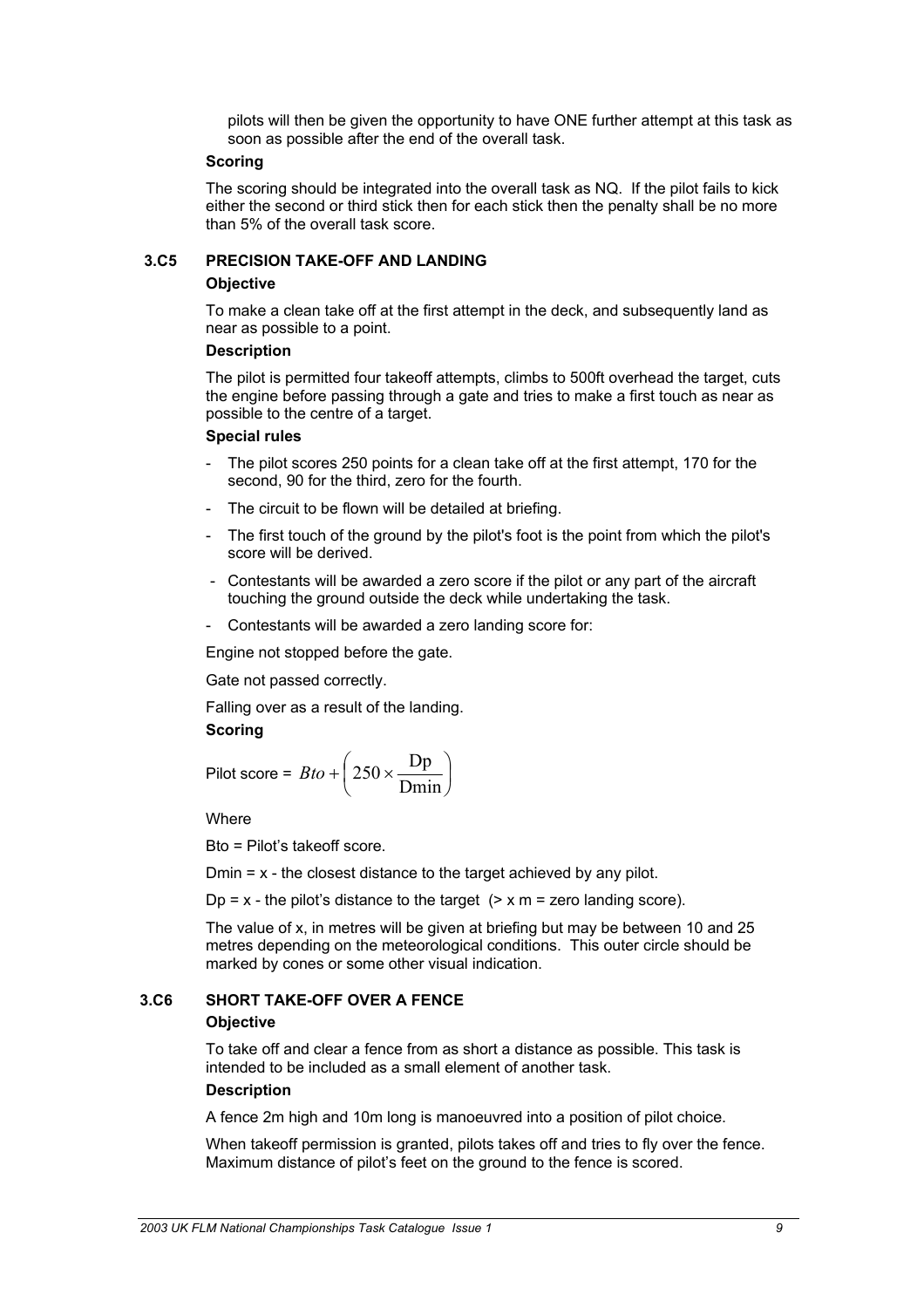# **Special rules**

- If the pilot's feet have not left the ground and the line of the fence is not reached at the first attempt then one second attempt is permitted.
- Zero fence score for breaking the fence or weaving.

## **Scoring**

The scoring should be integrated into the overall task scoring as F. If the pilot fails to clear the fence then the penalty shall be no more than 10% of the overall task score.

$$
Pilot score = \left(100 \times \frac{Fmin}{Fp}\right)
$$

## **Where**

Fmin = The shortest distance in metres for a takeoff over the fence

Fp = The pilot's takeoff distance to clear the fence.

## **Notes**

*A fence may simply be 2 kicking sticks with a plastic tape between.* 

*To prevent unnecessary delay the fence should only be brought to the pilot when he is ready to take off.* 

*The pilot should not be told the distance he is from the fence, the distance should be at the sole visual judgement of the pilot.* 

*The distance measured is the maximum distance the pilot is away from the fence whilst touching the ground, thus if the pilot steps away from the fence during launch then this distance should be included.* 

*The job of holding the two poles supporting the fence can be quite hazardous; it should be entrusted to marshals experienced in PF operations.* 

# **3.C7. PRECISION CIRCUIT IN THE SHORTEST TIME ('Clover leaf slalom') Objective**

To strike a number of targets laid out in a given order in the shortest possible tim e and return to the deck.

# **Description**

4 pylons 2m in height are laid out at the corners of a 75M square. A fifth target is set at the centre of the square.

The pilot enters the course into wind and strikes the target T (strike 1). At this point the clock starts. The pilot flies around pylon 2 and returns to kick the stick T (strike 3), he then flies around pylon 4 and returns to kick the stick T



(strike 5). This continues until all four pylons have been rounded. The clock stops when target T is kicked for the last time (strike 9).

# **Special rules**

- A valid strike on the target T is one where the pilot or any part of the PPG has been clearly observed to touch it.
- To count as a strike, the pilot's body must be clearly seen to round each pylon and pylons 2 & 8 must be rounded in an ANTI CLOCKWISE direction and pylons 4 & 6 must be rounded in a CLOCKWISE direction.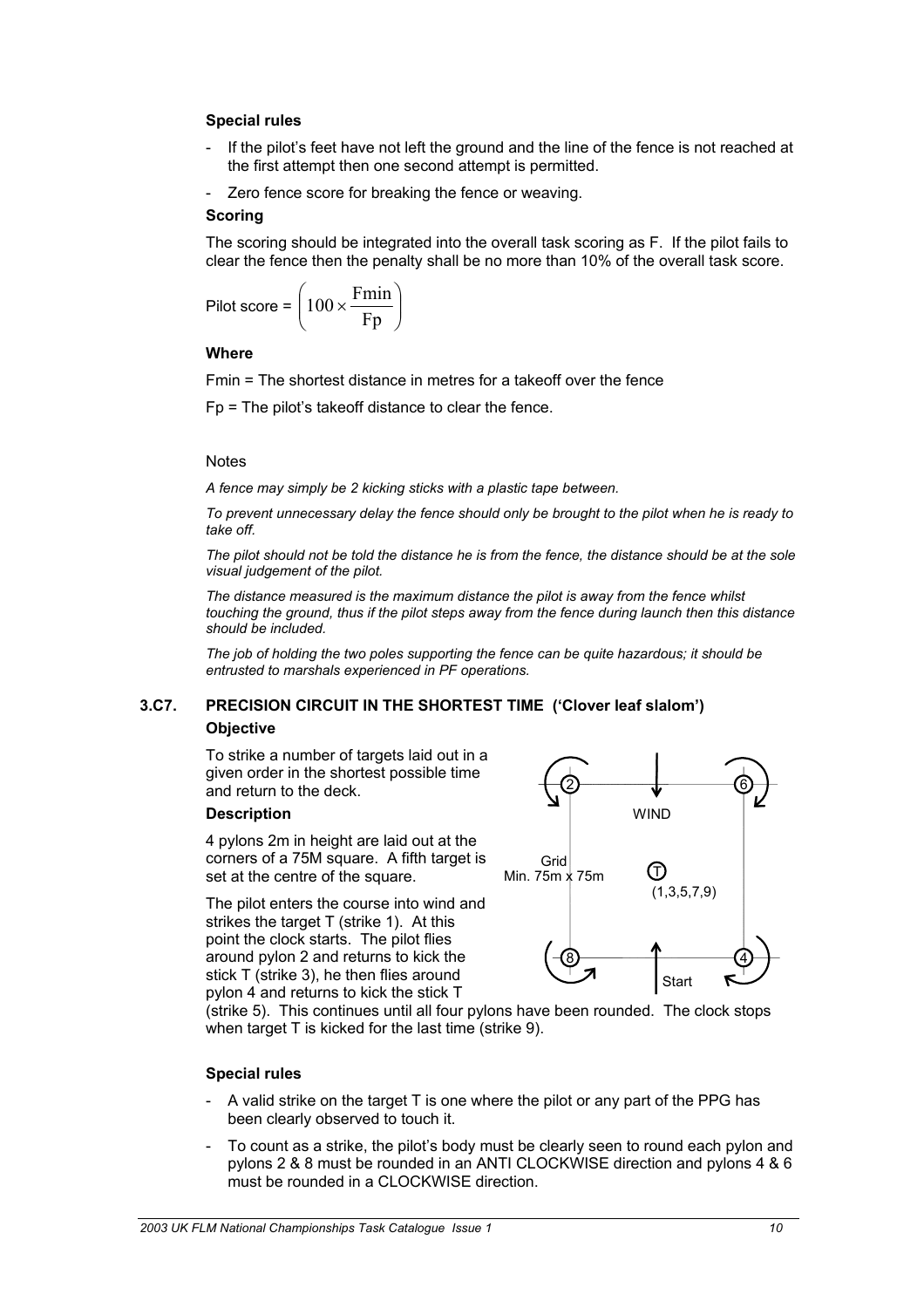- A strike on target 1 starts the clock, a strike on target 9 stops the clock.
- Pilots may have only one attempt at striking each target except for the first and last targets where three attempts at each are permitted.
- Failure to strike the first or last target or round at least one pylon or touch the ground at any point between them: score zero.
- The grid may be opened up to max. 100M at the briefing if the meterological conditions dictate.

$$
Q = \frac{NQ^3}{Sp}
$$
 Pilot Score =  $\left(500 \times \frac{Q}{Qmax}\right)$ 

Where:

 $NQ = The$  number of targets struck by the pilot

Sp = The pilot's elapsed time in seconds between striking target 1 and target 9

*Note:* 

*For PPT's the target T may be replaced by a 4m x 4m landing marker.* 

*A valid strike is when the first touch by the pilot or any wheel is made inside the landing marker.* 

*The landing marker is surrounded by a circle of 10m radius. Touch the ground at any time outside this circle: Score zero.* 

# **3.C8. PRECISION CIRCUIT IN THE SHORTEST TIME ('Japanese slalom') Objective**

To strike a number of targets laid out in a given order in the shortest possible time and return to the deck.

# **Description**

4 pylons 2m in height are laid out on a 50m x 50m grid.

The pilot enters the course into wind and strikes target 1. At this point the clock starts. The pilot then strikes targets 2 and 3. He then returns to fly clockwise around target 1 (strike 4), anticlockwise around target 2 (strike 5) and clockwise around target 3 (strike 6). He then returns to strike target 1 (strike 7), target 4 (strike 8) and target 3 (strike 9). The clock stops when target 3 (strike 9) is kicke d.

## **Special rules**

- 3 4 1 2 Grid 50m x 50m **WIND**
- A valid strike on a target is one where the pilot or any part of the PPG has been clearly observed to touch it
- When targets are acting as pylons, to count as a strike, the pilot's body must be clearly seen to round it, pylons 1 & 3 must be rounded in a CLOCKWISE direction and pylon 2 must be rounded in an ANTI CLOCKWISE direction.
- A strike on target 1 starts the clock, a strike on target 9 stops the clock.
- Pilots may have only one attempt at striking each target except for the first and last targets where three attempts at each are permitted.
- Failure to strike the first or last target or touch the ground at any point between them: score zero.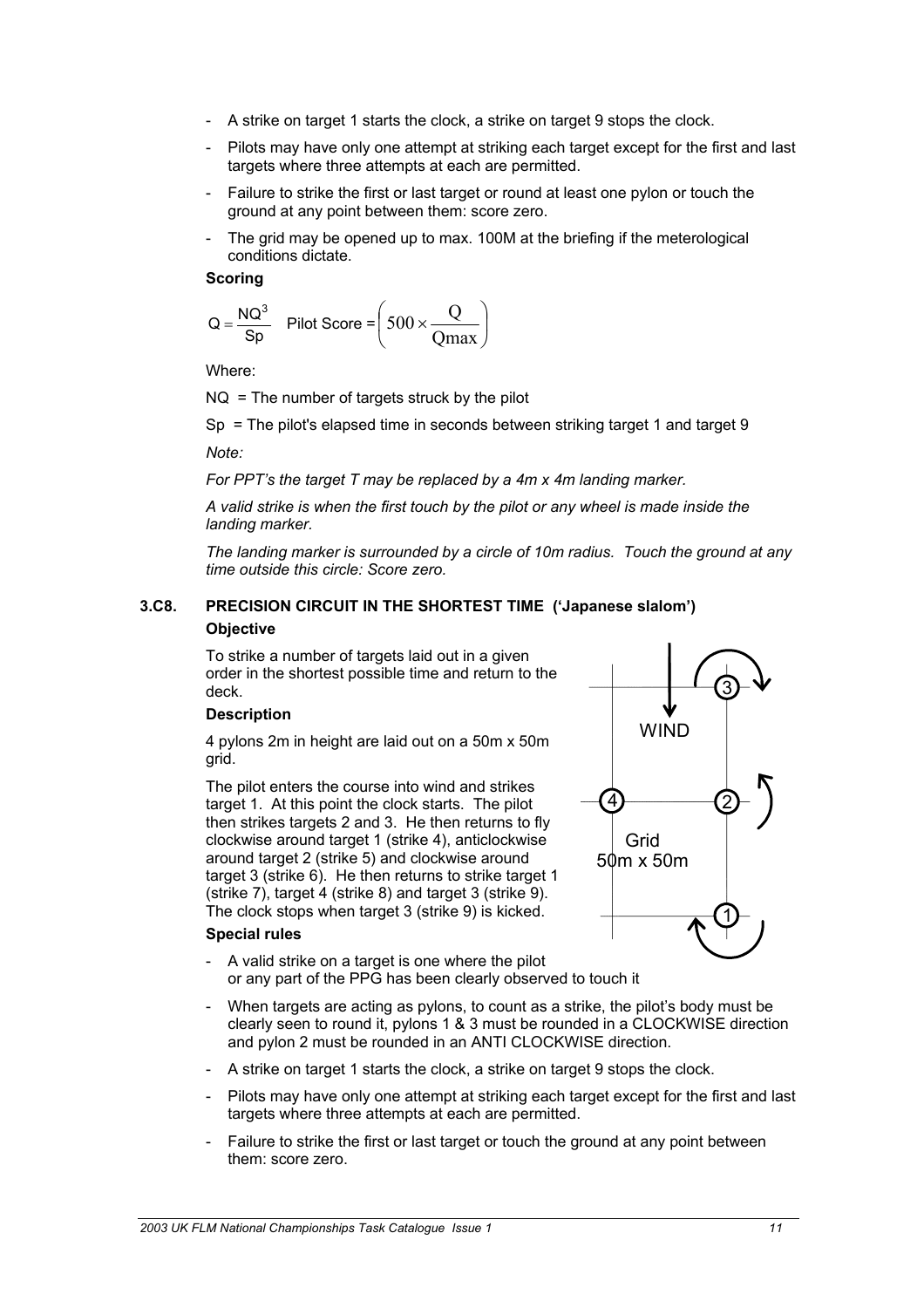$$
Q = \frac{NQ^3}{Sp} \quad \text{Pilot Score} = \left(500 \times \frac{Q}{Qmax}\right)
$$

**Where:** 

 $NQ = The$  number of targets struck by the pilot

Sp = The pilot's elapsed time in seconds between striking target 1 and target 9

*Note:* 

*For PPT's the targets that must be kicked may be replaced by a 4m x 4m landing marker placed next to the sticks.* 

*A valid strike is when the first touch by the pilot or any wheel is made inside the landing marker.* 

*Each landing marker is surrounded by a circle of 10m radius. Touch the ground at any time outside this circle: Score zero.*

# **3.N1 NOISE IN CLIMB**

# **Objective**

From a stationary position on the ground in front of a line and using a fixed throttle (and propeller pitch) setting of pilot choice, the pilot takes off and climbs in a straight line over a microphone set 300m distant from the line. The max noise in dBA of the aircraft is measured.

# **Special rules**

- Weaving, failure to fly directly over the microphone, changing throttle or propeller pitch setting: Zero score.

# **Scoring**

$$
Pilot score = 500 \times \left(\frac{nMin}{nP}\right)
$$

Where:

nMin = The minimum noise in dBA achieved in the class

nP = The noise achieved by the pilot in dBA

# **3.N2 MINIMUM NOISE IN LEVEL FLIGHT Objective**

To fly two legs of a course in opposite directions as quietly as possible.

# **Description**

The course is between two points 300m apart and must be flown in a straight line at a height of 25ft (± 10ft). at a pilot selected constant throttle and propeller pitch setting. The microphone is positioned 100m offset from the centreline and equidistant from the two points.

# **Special rules**

- Weaving, changing height, throttle or propeller pitch setting whilst in the course: Zero score for that run.

# **Scoring**

$$
Pilot score = \left(250 \times \left(\frac{nMin_1}{nP_1}\right)\right) + \left(250 \times \left(\frac{nMin_2}{nP_2}\right)\right)
$$

Where: